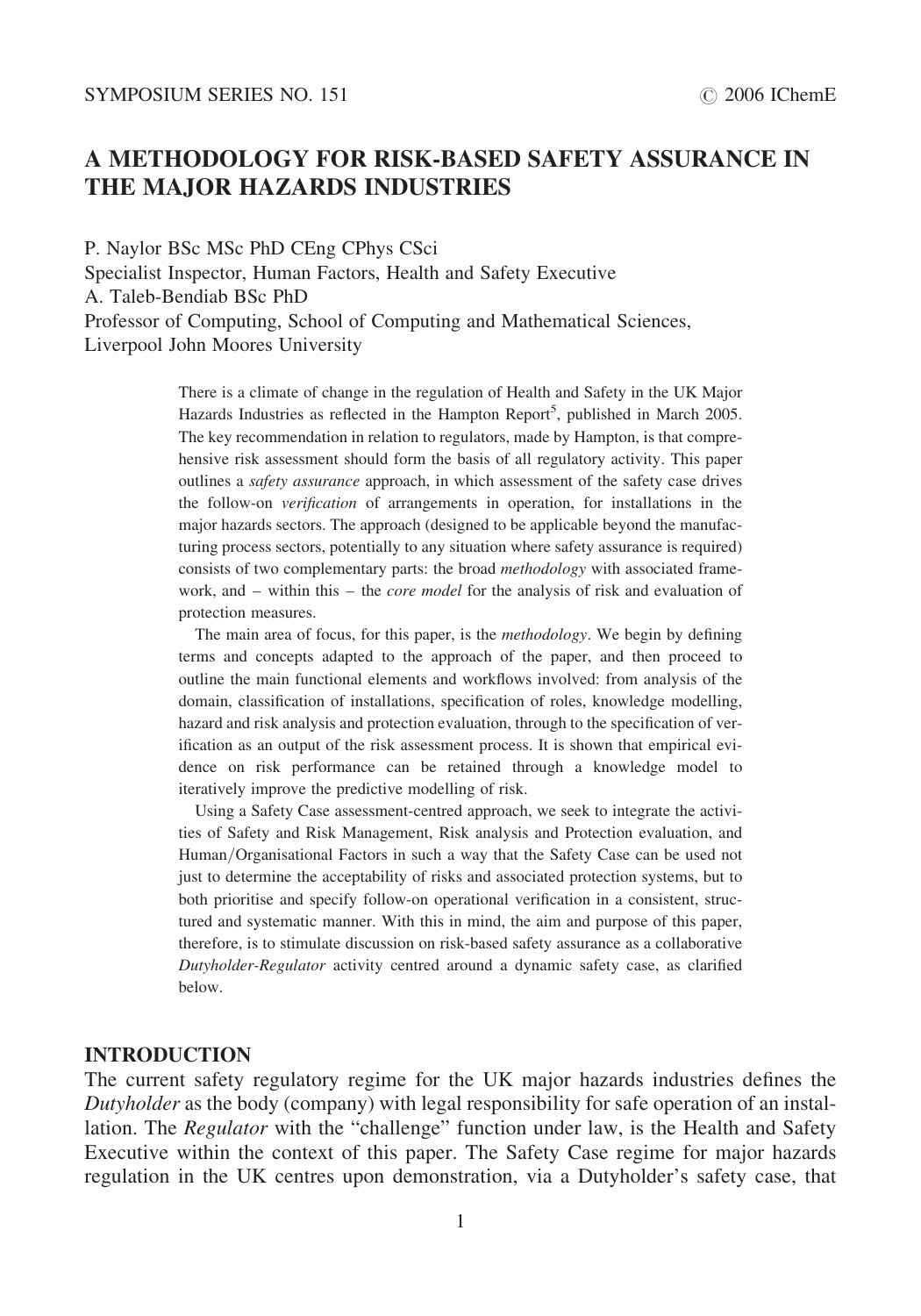an installation presents risks that can be managed within specified criteria, as a condition for commencement or continuation of operation. The specific criterion (rooted in the Health and Safety at Work Act,  $1974^7$ ) is that risks are controlled by means of riskreduction measures that reduce risk So Far As Is Reasonably Practicable (SFAIRP). The Safety Case, which is compiled and owned by the Dutyholder, is subsequently assessed by the HSE, as the regulator, through an evaluation of this demonstration. The regulatory counterpart to *assessment* is the inspection or, more exactly, the *verification* of the operational management of risks and associated risk-reduction measures, predominantly on-site at the installation.

Whilst methods have sought to draw upon assessment findings to inform verification activity, the two have – until recently – been practiced as largely separate processes, with relatively loose coupling. This position is now changing. The key driver of change is the Hampton Report<sup>5</sup> whose principal recommendation (Rec.1) is that all regulatory activity be based on clear, comprehensive risk assessment. It recommends a combined consideration of historic safety performance and predictive risk. Therefore, since the major hazards safety regulatory regimes in the UK are all safety case based, it is argued in this paper that the quality of risk assessment provided should aim to be sufficient to enable risk-based verification (inspection) activity to be implemented directly from it. This alludes to integrated assessment and verification.

To this end, this paper introduces the Safety Assurance Concept as an integrated approach to safety regulation in the major hazards industrial sector. Much of the detailed core model is drawn from the Generic Risk and Protection Integration Model (GRAPIM) developed at Liverpool John Moore's University, although the GRAPIM approach is not exclusively targeted at the industrial sector. Similarly, there is much in common in the broader methodology with the Australia  $\&$  New Zealand risk management framework<sup>1</sup> standard, which may add value to the approach for risk-based verification.

To summarise the intention of this paper from the outset: to describe an outline methodology for the integrated assessment and verification associated with major hazards industrial installations. That is to say, verification informed by the safety case, by the formulation of a safety assurance concept that is strongly rooted in a formal method of integrated risk and protection analysis, defined as the core model within the overall methodology, discussed below.

### THE SAFETY ASSURANCE METHODOLOGY

The approach outlined in this paper is one of Safety Assurance, which is analogous to the ISO9000 quality assurance concept. The essence of this is the determination of adequacy of the submission by assessment, and conformance of construction or practice to that stated in the submission by follow-on *verification*. In order to clarify this, it is necessary to define some terms within the context of this paper.

**Submission:** the written safety case, or safety report, that provides the argument for safe design and/or operation of an installation.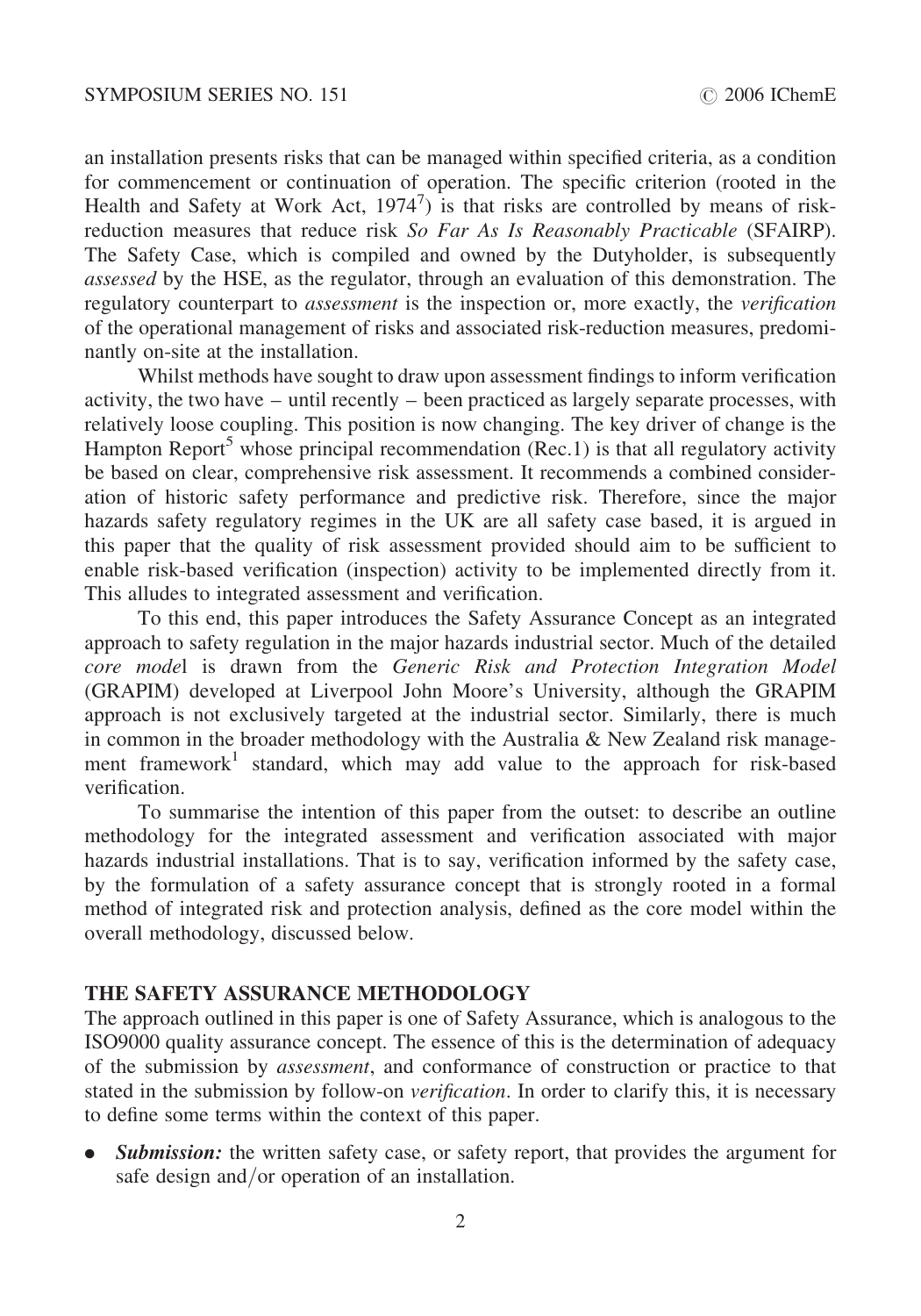- Safety Assurance: the combined activity of assessment of the submission and the follow-on verification of arrangements in the setting of the installation's operation.
- **Adequacy:** determination of sufficiency of content and particulars in the submission against the requirements of the regulations that apply (e.g. Offshore $\degree$ , or COMAH<sup>10</sup>).
- Conformance: determination of adherence to arrangements or particulars claimed in the submission.
- Evaluation: (in relation to arrangements or protection systems) the process of determination of fitness for purpose.
- **Compliance:** (in relation to evaluation) the adherence of arrangements to applicable regulation, code of practice, or guidance that apply.
- Performance: (in relation to evaluation) the process of determining the arrangements' or protection systems' risk-reducing effect.
- Assessment: the examination of information contained within the submission with the aims of determining adequacy of arrangements (SFAIRP), and the formulation of an active verification specification based on information contained within the submission.
- Verification: the examination of Dutyholder's safety arrangements, in relation to the installation's risks, in-situ at the installation, or directly with the Dutyholder.
- Active Verification: determination of *conformance* with claims or information made by the Dutyholder in the submission.
- Passive Verification: determination of quality of attributes of arrangements against regulations, standards, guidance or practice, not necessarily with reference to the submission.

In order to explain the methodology, refer to [Figure 1](#page-3-0). The methodology assumes the adaptation of this framework from first principles to a new domain or industry. It has more in common with the Australia and New Zealand standard for Risk Management<sup>1</sup> than with the UK Safety Management System guidance<sup>9</sup>. As can be seen, there are three main blocks: preliminary, assessment and verification.

Considering the preliminary block, there are four constituent workflows that are shown sequentially following the other. In reality, such workflows are more parallel than is shown. The first workflow is a domain analysis whereby the broad classes of installations are identified as those groups with sufficient common features in terms of risks and protection systems so as to form a broad template for the safety assurance activity for such a class, and thereby inform the allocation of specialist resources involved on a class-byclass basis. For example, within the offshore domain, we might consider the main structural classes of installation as being (for example): steel jacket sub-structure; concrete gravity sub-structure; floating semi-submersible; floating mono-hull; jack-up driller etc. We can then consider the operational variants within each of these structural classes: e.g. drilling only, production. Finally, we consider process variants: oil, gas, condensate etc. The net result of this Domain Analysis is an extensive, but finite, set of combinations of structural, operational and process variants to subsequently enable a more focused and detailed risk and protection analysis.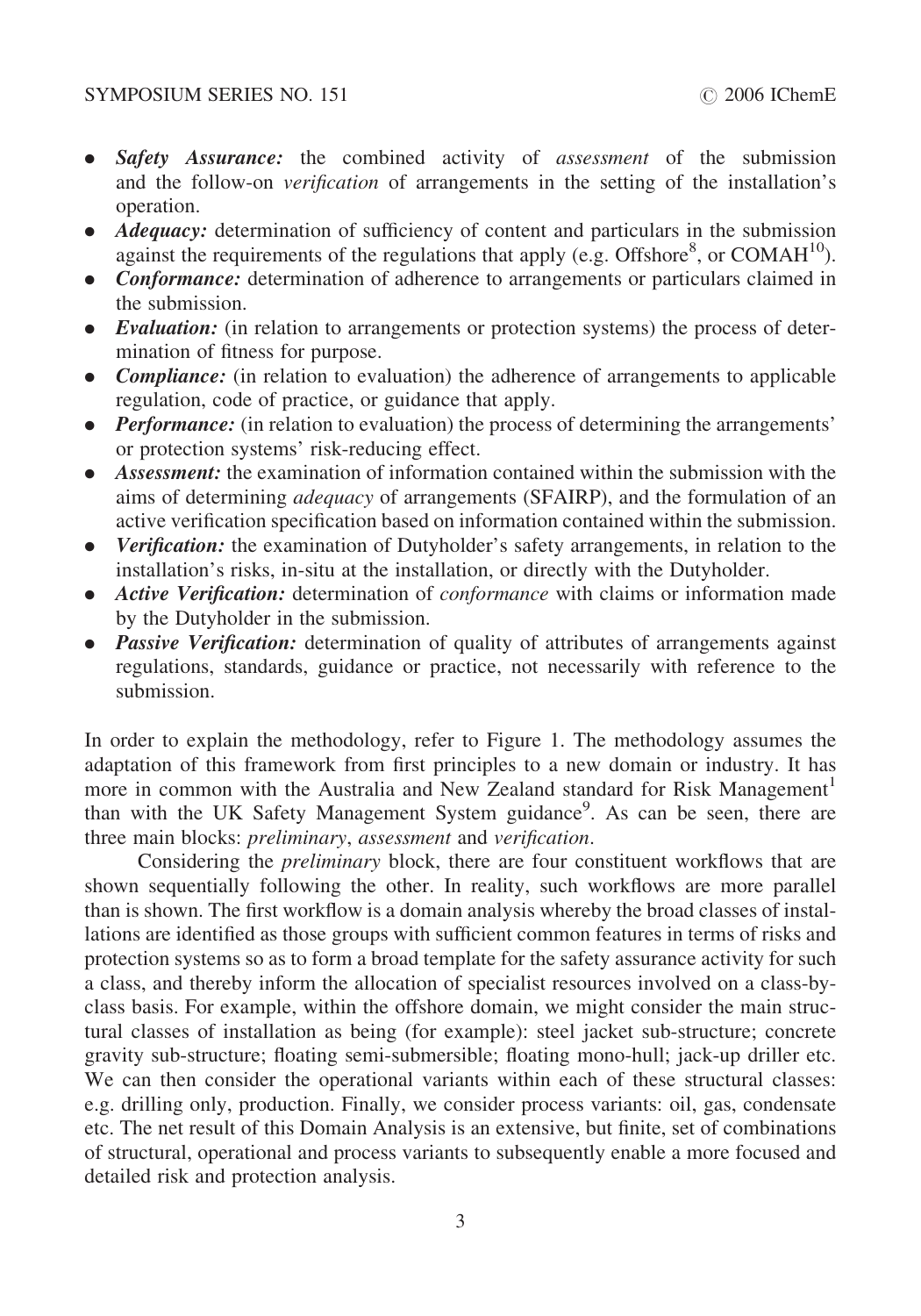<span id="page-3-0"></span>

Figure 1. Methodology flowchart

Further in the paper, we will discuss the concept of *profiling*, as being the distribution and ranking of risk or protection significance in relation to an installation; however, the profile of specialisms [\(Figure 10\)](#page-10-0) will be strongly associated with the installation class, as shown by the examples chosen: this is the aim of the role analysis workflow. Similarly, regulation analysis deals with the suite of applicable regulation sets that will vary depending upon the profile of disciplines and technology associated with a class, in a hierarchical manner ([Figure 2\)](#page-4-0). We refer to this as Influence Base, as the influence varies in priority from mandatory regulation, at one end, to preferred standards of practice in association with the protection technology, at the other. All of the above workflows may be combined, via knowledge analysis, to form a knowledge model that is incrementally developed through the process of assessment and verification which adds to the body of knowledge through what is termed *evolutionary growth*. The feedback loop for this is shown in the methodology flowchart of Figure 1, and specifically as an output of assessment, in [Figure 3.](#page-4-0)

#### ASSESSMENT AND THE "CORE MODEL"

The Safety Assurance approach is essentially an assessment-centric one, in the sense that it is both enabled and facilitated by the preceding preliminary block of workflows described above, and then feeds forward into the subsequent verification activity block.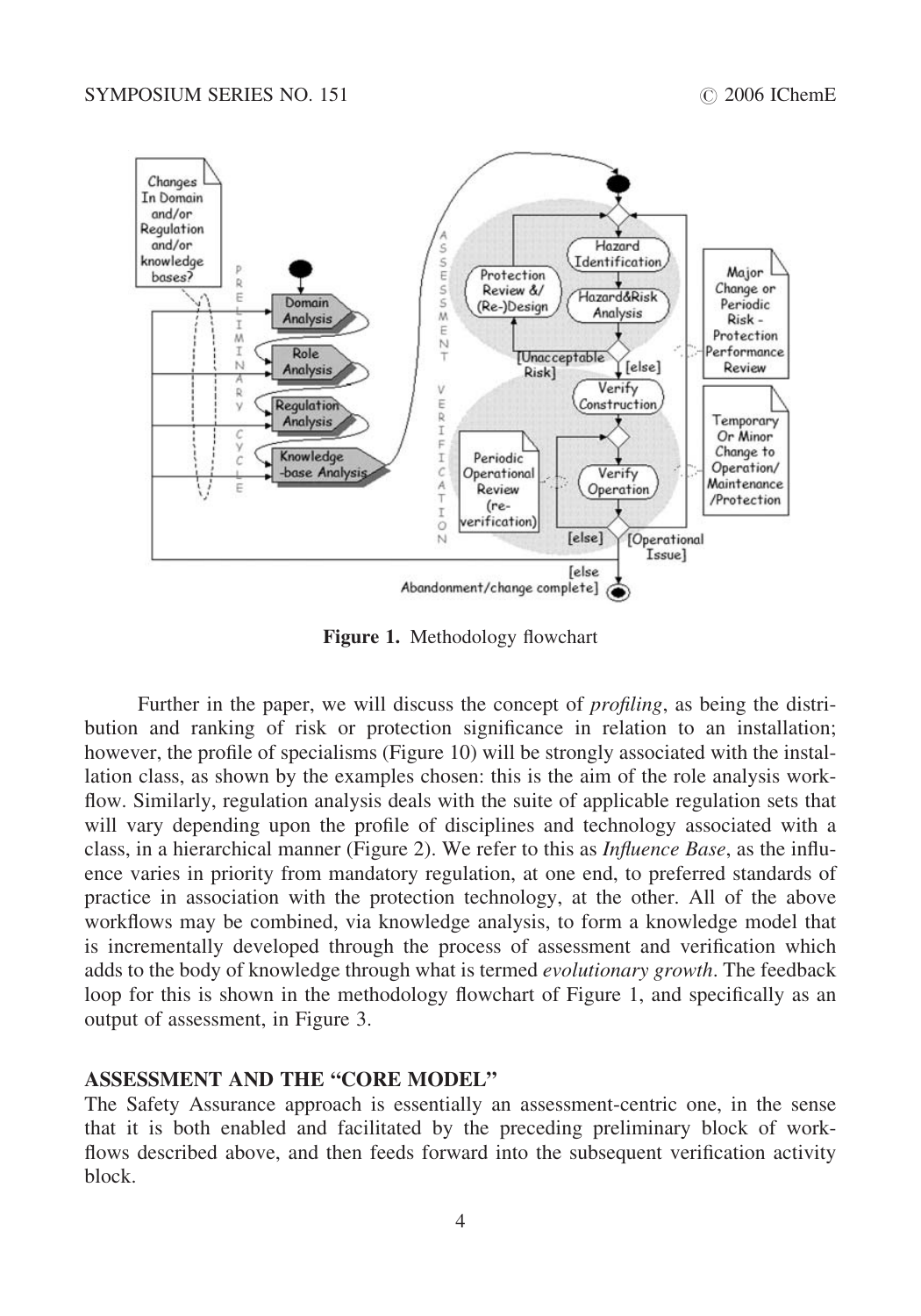<span id="page-4-0"></span>

Figure 2. Influence base



KNOWLEDGE ARCHIVE

Figure 3. Simplified knowledge model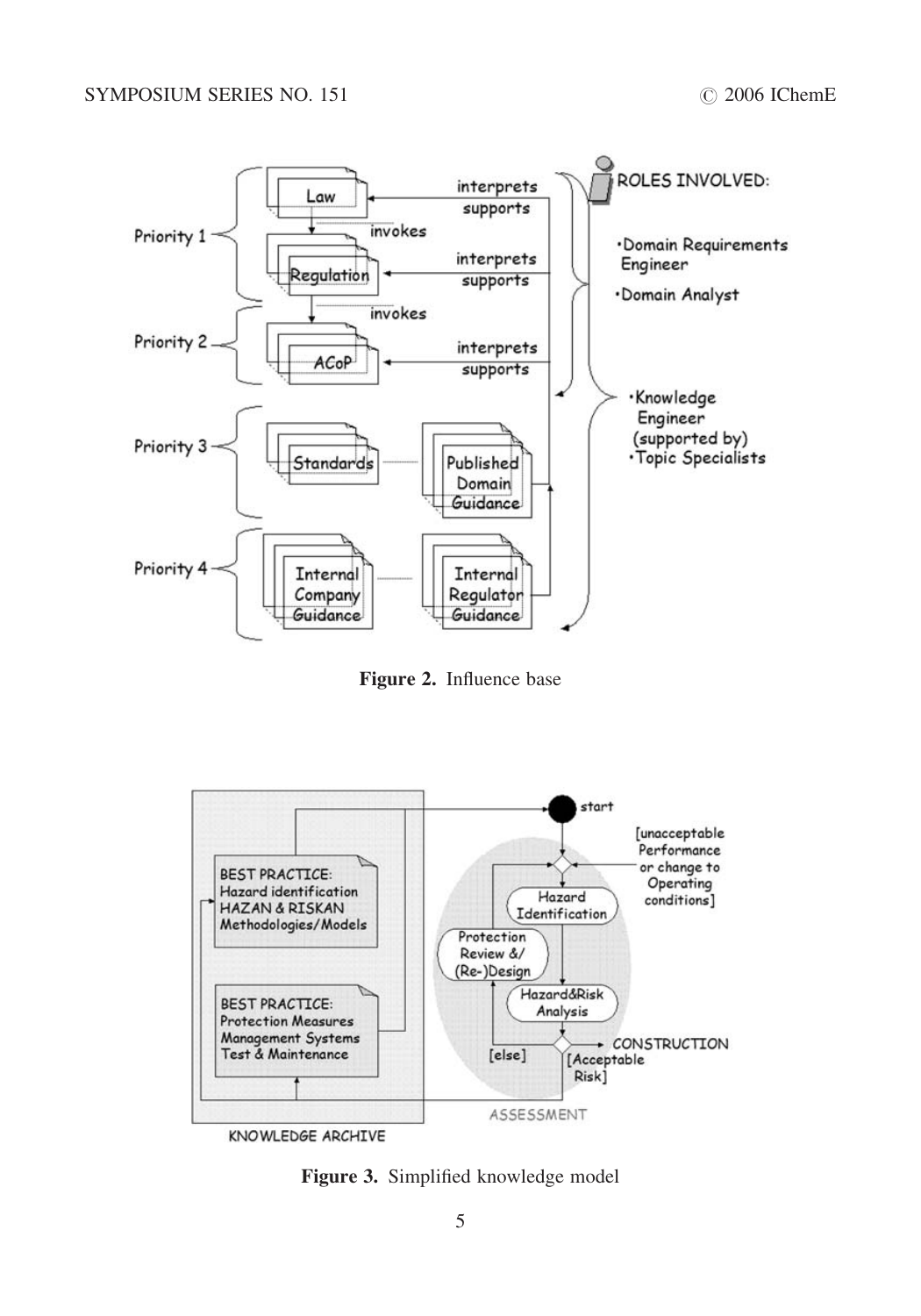The enabling concept for the approach is a model of Risk Representation for an Installation, in which it is represented as the group of key hazard scenarios, modelled as risk "trees" centred on the Critical Incidents that define the hazards. Examples of such Critical Incidents (from an offshore setting) might be: loss of containment of hydrocarbon; dropped object over drill-deck; structural failure; ship collision etc. The key features of a critical incident are that it results from failure of systems designed to prevent the hazard from being realised (causes or faults), and that it presents a number of escalation paths via events that ultimately arrive at outcomes, whether hazardous or safe. A risk tree is shown in Figure 4. This is equivalent to the "bow-tie" model<sup>6 and 17</sup>, but has a vertical root and branch orientation to assist with the form of data manipulation as described below.

If we look again at Figure 4, we can see that this form of cause-consequence model has a root structure that reflects the behaviour of protection measures or systems, the redundancy or backup features of which are embodied within the logic of the root system: failure of a protection system is, in effect, the *initiator* shown at the very base of the risk tree. Realisation of the critical incident depends upon the conditions of the root logic being satisfied. The series connection of protection systems is reflected in their coupling via "and" logic gates, and the parallel coupling by "or" logic gates. The event branches, by contrast, consist of the binary expansion from the *critical incident* via event gates toward outcomes with associated consequences. The event gates represent branching points that depend upon the successful effect (or otherwise) of control or mitigation measures. In other words, the fault-root system reflects the potential of failure of preventative measures associated with the hazard scenario, whereas the event branch



Figure 4. Fault-event tree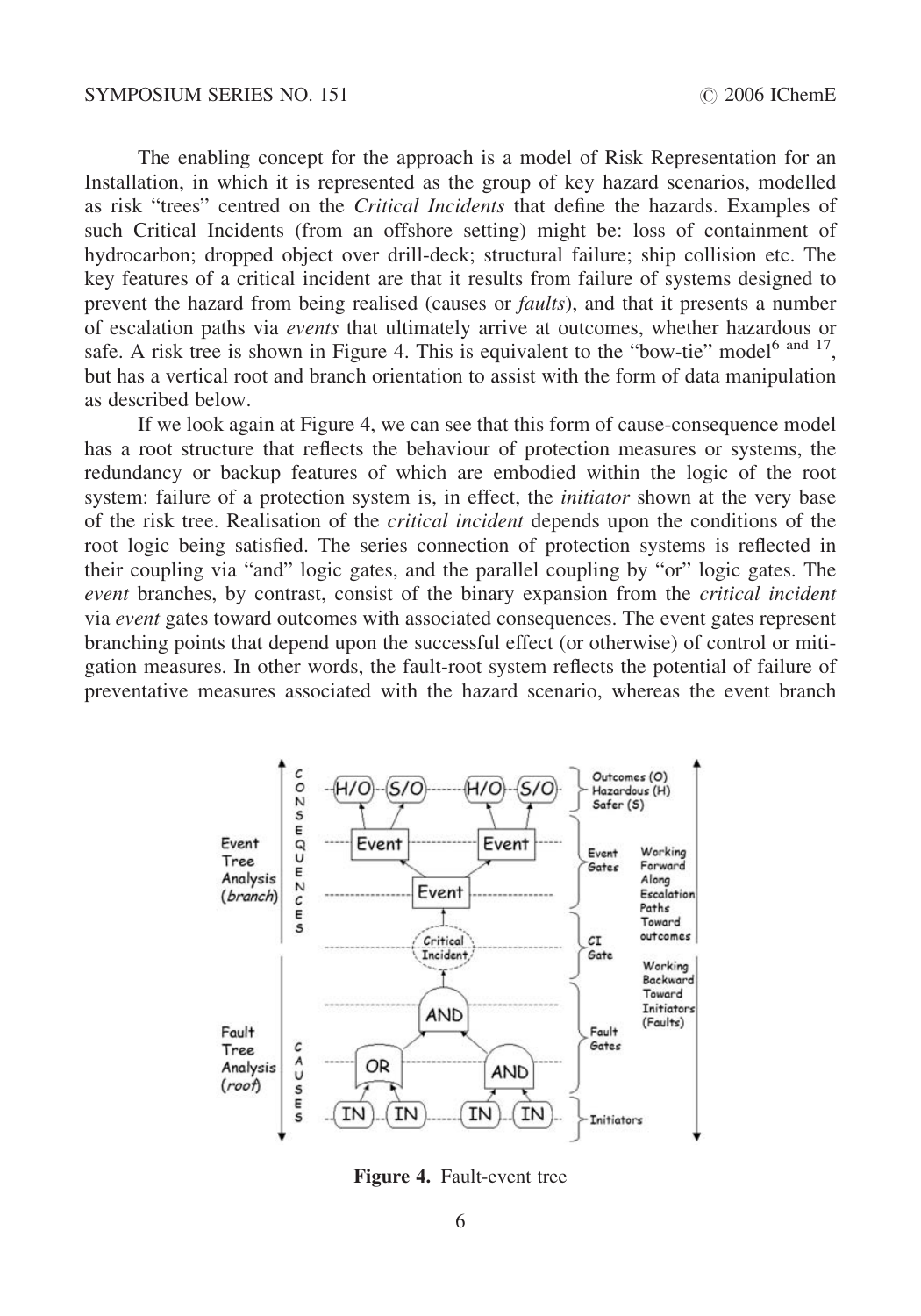system represents the escalation paths associated with the failure of containment systems, defences or mitigation measures.

To complete the picture, the entire risk associated with an installation may be represented by a finite number of such risk-trees based on the critical incidents that are derived from the hazard identification activity within the risk assessment cycle. The numerical estimation of risk may be made by the summation of the risk associated with the outcomes of all such risk "trees".

This form of analysis is amenable to Object-Oriented Analysis and Design (OOAD), the branch of computer science, or more specifically software engineering, whereby realworld entities may be identified and represented in terms of their attributes, operations, and interfaces with other objects within a working system. Although this technology has its origins in the commercial and telecommunications sectors, it is becoming an increasingly prevalent software modelling technique for the scientific and engineering communities, particularly with the development of the Unified Modelling Language (UML) as a standard for specification of Object-Oriented modelling.

The attributes and behaviours of risk trees and protection systems may be modelled effectively by this technique in such a way as to facilitate the calculation of risk and the impact of specific protection systems and technologies in relation to an installation. This is undertaken by generating unique identifiers (indices) for protection systems and their constituent protection duties (tasks) on the one hand, and by generating a similar set of unique indices for each gate within a risk tree, which itself has an index within the overall installation. This indexing arrangement is shown for a risk tree in [Figure 5](#page-7-0).

The model for safety assurance relies upon the creation of a persistent object model for a risk tree, where the type of object (the *class*) matches the type of *gate* within the risk tree. The class diagram showing the types of gate from which a risk-tree is constructed, is shown in [Figure 7.](#page-8-0) Similarly, the different sub-types of protection are shown in the class diagram of [Figure 8.](#page-8-0)

The inter-relation between protection-task objects and tree-gate objects within an installation is shown in [Figure 6.](#page-7-0) The modelling process for an installation's risk and protection requires the analysis of critical incidents to represent them as a collection of gates, each of which is dynamically linked to a protection-task via a link-table that can be updated in the configuration process. At the most fundamental level, there is a oneto-one association between protection tasks and gates, via a dynamic link-entry within a link-table object. This allows flexible modelling of risk and protection performance in either design or risk analysis activities.

To clarify this point, it is important to consider a protection-task as influencing the output of a gate within a risk-tree. The key attribute of a protection-task is its probability of failure on demand (PFD) and its complement, both of which ascribe the probability of hazardous and safe outcomes of event gates within a tree. In the more detailed modelling of protection systems, reliability, availability, proof-test intervals etc., are attributes of the protection system and their constituent tasks, within which there can be internal (private in the UML) operations or methods within the protection object, in order to derive the PFD.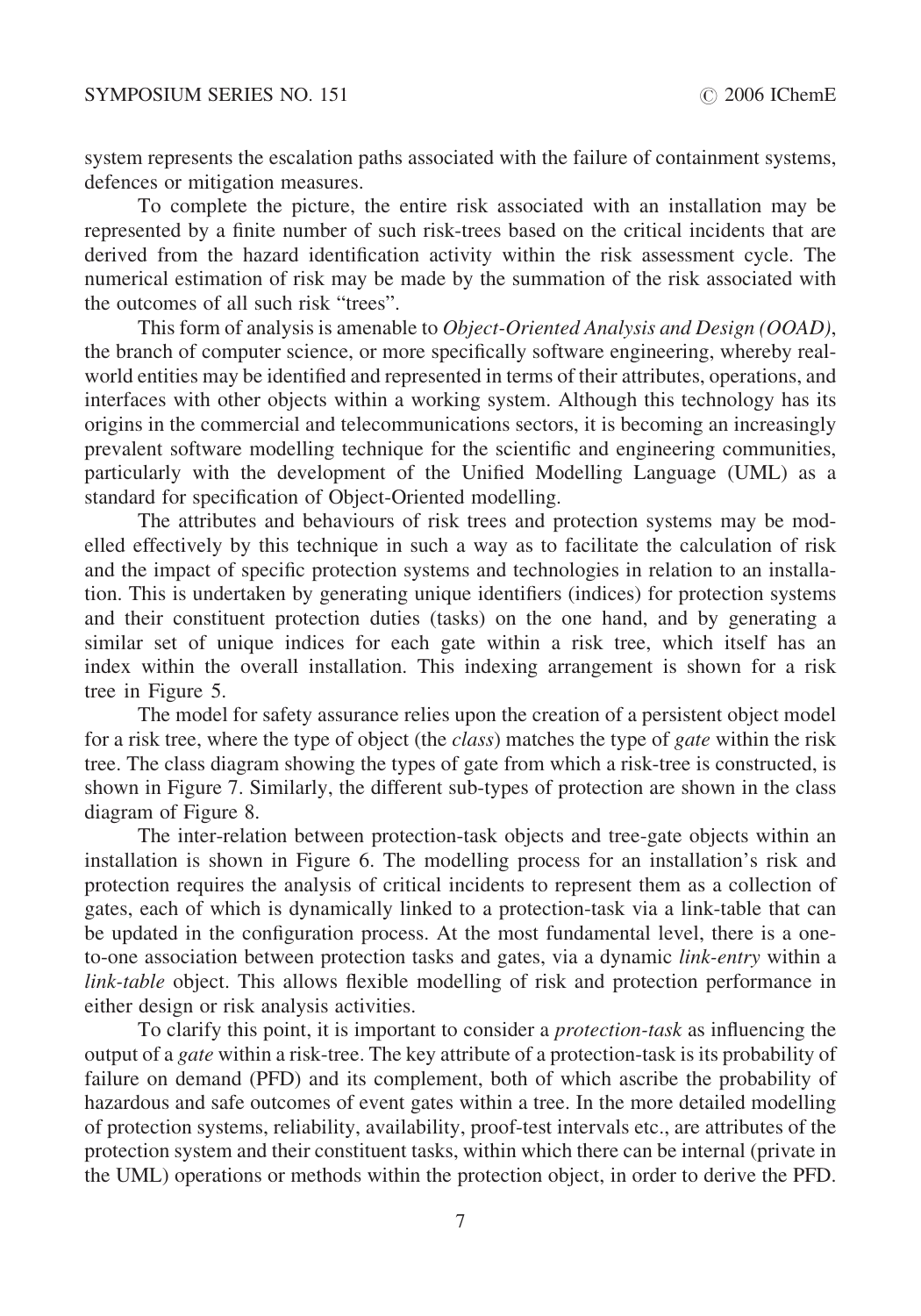<span id="page-7-0"></span>

Figure 5. Tree with indices



Figure 6. Tree object model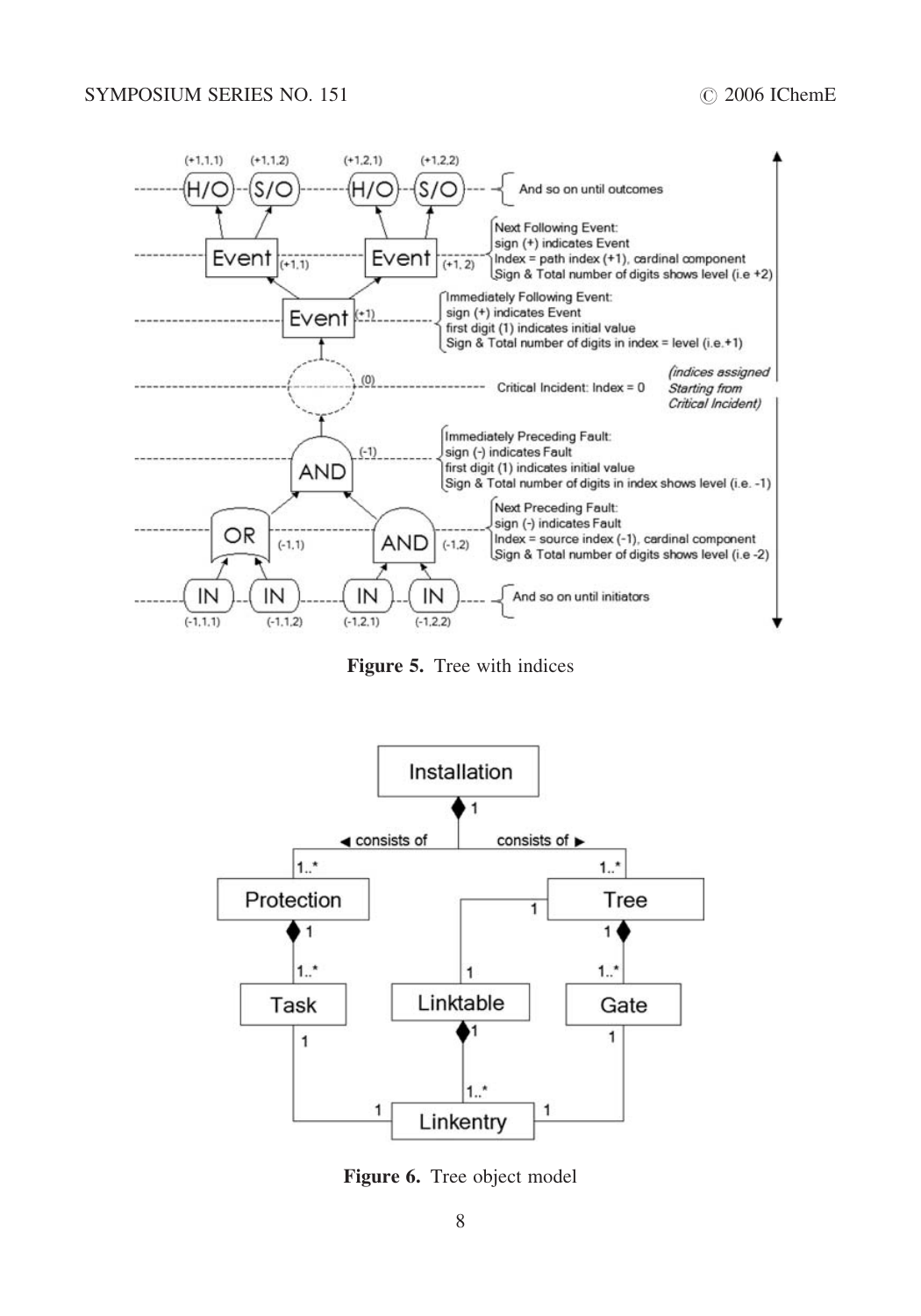<span id="page-8-0"></span>

Figure 7. Gate class diagram

The operations (and therefore methods) that extract the PFD's from protection objects, are within the risk-tree objects, and the ultimate installation risk calculation operations are within the composite installation object. In brief, with this form of model, it is possible to rapidly derive risk-outcomes for an installation, repeatedly, on varying individual protection parameters, such as (e.g.) maintenance frequency, in order to assess their impact.



Figure 8. Protection class diagram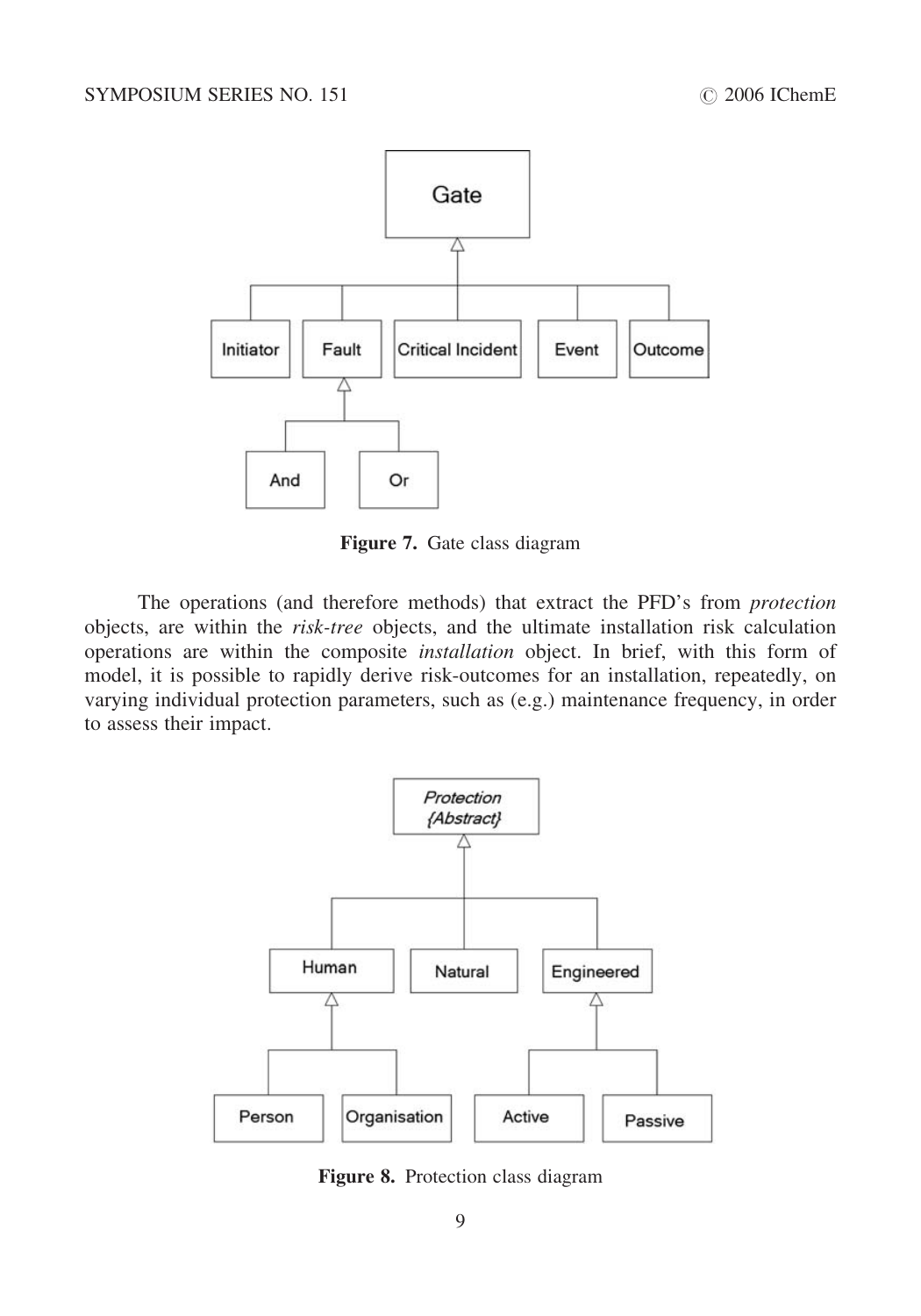In addition, this particular object-oriented approach to risk analysis affords the possibility to ascribe a variety of attributes to both protection systems and risk-trees, in order to assist the Dutyholder and regulator alike. For example, we can attach specialism, assessment, or verification as attributes within a protection system function, in order to identify the regulatory specialist discipline for which it is of interest, and whether it is assessment or verification amenable, respectively.

#### **OUTPUTS**

The use of attributes and operations within the model, as described above, allows us to sort, evaluate, and rank risks and protection systems' impacts within an installation. By the use of attributes, we are able to sort by – for example –technology and specialist discipline required by the regulator to examine a particular hazard or protection system. Similarly, by ascribing the attribute of either *assessment* or *verification* to the protection system, the regulator is enabled to plan resource in relation to each of these activities.

To illustrate this point, consider Figures 9 and [10.](#page-10-0) Figure 9 depicts a hypothetical preliminary ranking of three particular classes of installation, by the individual risk presented in the safety case. This ranking system, which is consistent with one method of verification planning<sup>2</sup>, presents a first step toward indicating the regulatory resource that may be required for a particular installation. However, the developed approach of this paper would enable this to be decomposed or refined in such a form as to indicate

**Individual Risk Ranking** 



**Installation Class** 

Figure 9. Illustration of aggregate risk profile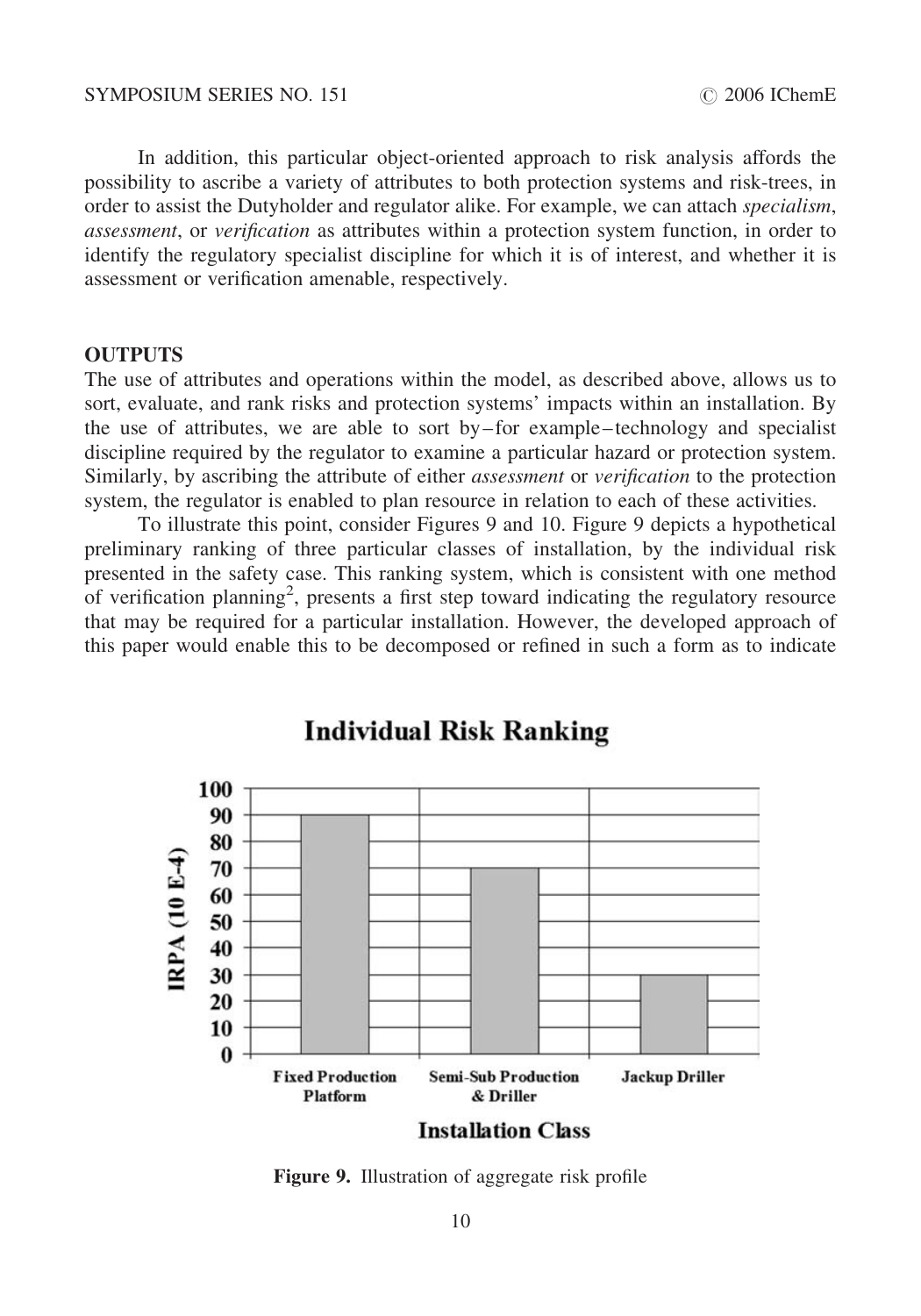<span id="page-10-0"></span>

# **Individual Risk Ranking - by Specialism**

**Installation Class** 

Figure 10. Illustration of decomposed risk profile

the constituent disciplines and, as a further development of this, in turn, the proportion of assessment and verification associated with the discipline (Figure 10).

This may, in large measure, satisfy the recommendation of Hampton<sup>5</sup> for a "high quality risk assessment methodology and process (that) would enable the regulator to prioritise areas of work and use resources more effectively" (para 4.39, p63).

## VERIFICATION SPECIFICATION

Above and beyond the graphical profiling technique discussed above, the approach would enable the listing or scheduling of verification associated with an installation, by manipulation of those objects with verification attributes. It is, in addition, possible to rank such protection systems, according to their risk-reducing impact on the installation as a whole, and additionally, according to regulatory specialist discipline. This would add value to the regulatory process by providing clear structure and system to the organisation of regulatory resources.

## FEEDBACK: COMPARISON OF OBSERVED WITH PREDICTED

So far, we have discussed the feedforward link from assessment to inform verification. However, there is an important feedback link from the verification process to our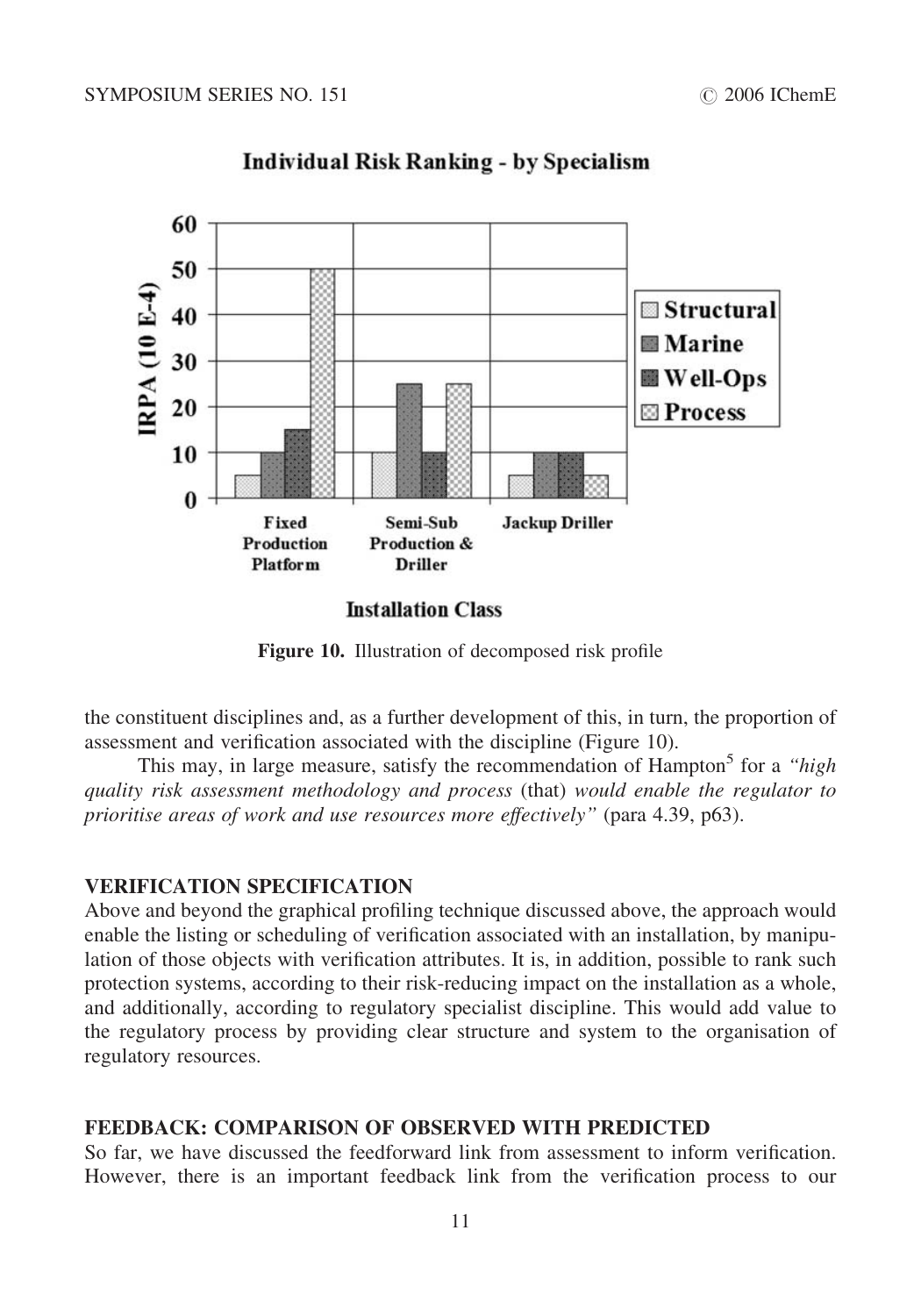knowledge base in relation to the installation to enable comparison of data gained through observation (verification) compared with that predicted in the safety case. Of specific interest, are frequencies of initiator-incidents, critical incidents or events; and also failure rates that may modify the reliability attributes of protection systems from those predicted.

It is possible, with the form of model described in this paper, to compare such values obtained by verification with those predicted in order to indicate discrepancy between predicted risk and that inferred by the verification process. This is shown on the feedback loop of [Figure 1](#page-3-0) to the Knowledge Analysis workflow.

How does this then inform the regulatory approach in relation to an installation or Dutyholder? In the first instance, it allows the data to be held for use in any subsequent revision of the safety case by the Dutyholder, in order to provide modified and more accurate prediction of risk. Secondly, where significant discrepancy appears between predicted and observed values, it may indicate greater regulatory attention.

This may–to some extent–address the need for a means to indicate where a regime of "earned autonomy" may be appropriate, although this aspect is obviously only one of a number of measurements that may be made and used to inform the level of autonomy a dutyholder may earn in relation to its installation.

### CONSISTENCY WITH OTHER APPROACHES

The approach is a development of the broad risk ranking method<sup>2</sup> currently under consideration within the HSE offshore division. It takes the aggregated risk estimation for an installation, and decomposes it into constituent regulatory specialisms (termed topics within the HSE), in order to identify risk contribution by technology, and so appropriately target regulatory resource for assessment and verification activity.

Additionally, it is contended that the approach outlined in this paper is consistent with Layer of Protection Analysis<sup>3</sup> and may potentially facilitate use of this LOPA approach where un-mitigated *process* risk is compared with *mitigated* risk. This is performed by simply substituting PFD values of unity within risk trees, then reverting to the predicted PFDs as stored attributes provided by protection objects. In a similar manner the approach is consistent with the IEC61508 Safety Integrity Level determination concept<sup>13</sup>: at best it may assist the SIL determination process; at least, it does not conflict with this approach, as SIL is a mathematical function of PFD.

Furthermore, as the core model is a quantitative one, it is not considered to conflict with qualitative approaches such as the *Leading Performance Indicators*<sup>16</sup> approach, and may–in fact –complement this form of management system/culture measurement.

This sits well with maintenance determination methodologies, such as Reliability-Centred Maintenance<sup>15</sup>. This is because the comparison of observed (verification) aspects of protection systems with those predicted or planned is common to both this approach and that involved in RCM.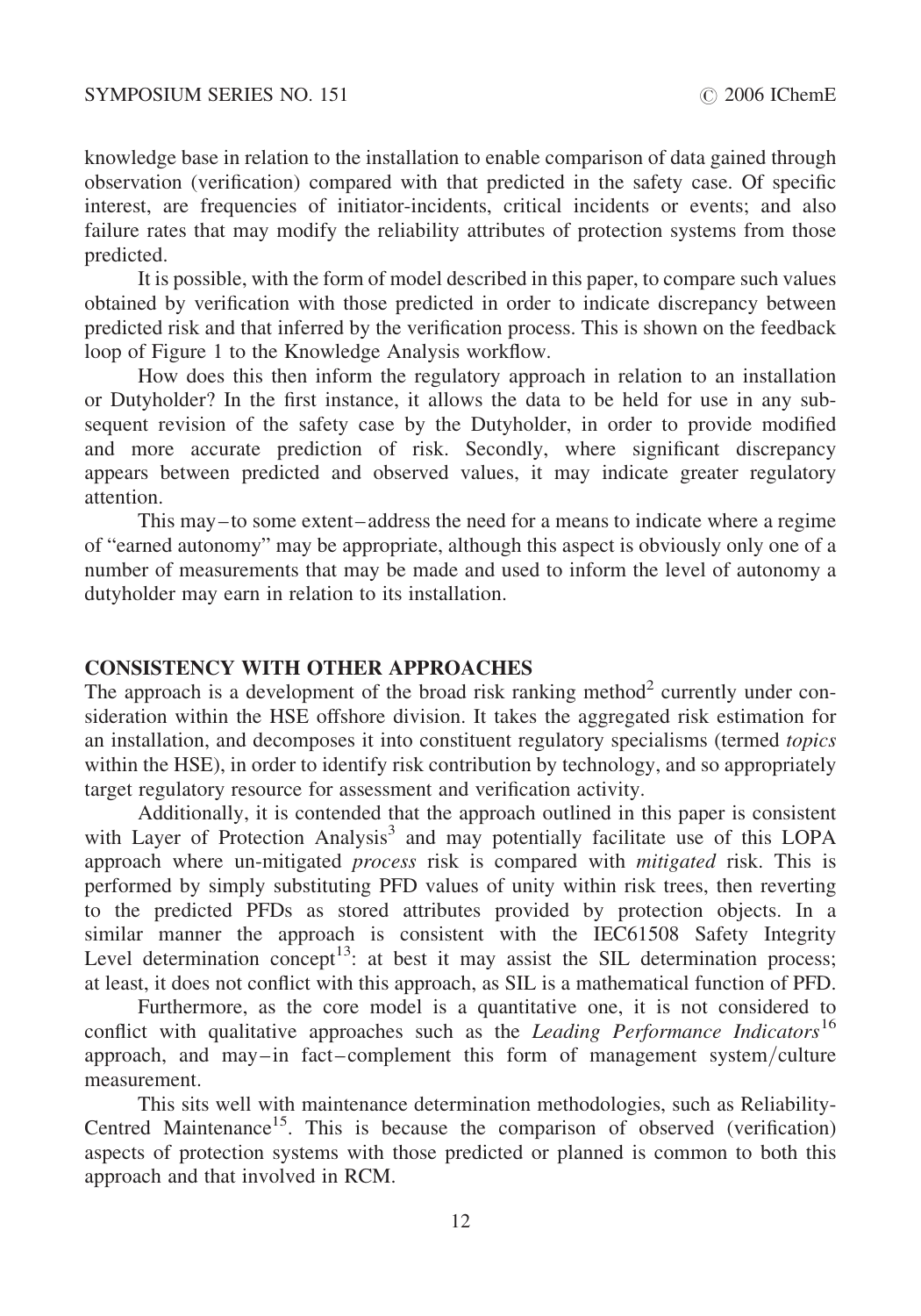## CONCLUSIONS AND RECOMMENDATIONS

The approach, in concept, seeks to address the requirement of Hampton<sup>5</sup> that all regulatory activity be on the basis of "clear, comprehensive risk assessment" (Rec. 1). It may, on further development, provide the recommended "high quality risk assessment methodology and process (that) would enable the regulator to prioritise areas of work and use resources more effectively" (para 4.39, p63), although further development would be necessary to achieve this.

However, one of the key differences in the approach proposed by this paper, is that the safety case itself should be (or become) the source of information and data that would in form the risk analysis process, and would become truly "dynamic not static" (Hampton, Rec. 1) as data gathered through verification is stored in a knowledge base to be incorporated into the safety case at periodic revision milestones.

There are, however, contentious issues: is the maintenance of a knowledge base best undertaken by Dutyholder, or regulator, or both, or by an alternative industry body? There is certainly a high level of collaboration required, and whilst Hampton (Rec. 3) alludes to a shift in emphasis from enforcement to advice, the question has to be asked whether this is feasible.

Nevertheless, this approach is proven in concept, so it is expected that the next stage of development is a larger scale case study, in order to test the practicality of the complete methodology in all its major sections: preliminary, assessment and verification, with an industrial scale risk-model, and prototype knowledge base and verification feedback cycle.

In summary, the approach seeks to integrate assessment and verification on the one hand, and risk and protection analysis on the other. It seeks to contextualise this process within a broader framework-methodology that classifies installations and establishes an influence and knowledge model. The net result is intended to satisfy the recommendations of the Hampton report's broad recommendations, whilst maintaining consistency with other more established methodologies. It is foreseeable that the goal of risk-based inspection is not an instantly achievable one; however, it is contended that this approach, alongside those also cited in this paper, may work to achieve the goal in an evolutionary manner.

The views expressed in this paper do not necessarily represent those of the Health and Safety Executive.

#### **REFERENCES**

- 1. Australia & New Zealand Standards (1999 and 2004): AS/NZS 4360:2004 Risk Management. Sydney, Australia: ISBN 0-7337-5904-1
- 2. Blackmore, A. and McIntosh, R. (2004). Planning Specialist Inspection Work. HSE Internal Paper.
- 3. Center for Chemical Process Safety CCPS. (2001). Layer of Protection Analysis Simplified Process Risk Assessment. American Institute of Chemical Engineers.
- 4. DoE. (1990). The Public Enquiry into the Piper Alpha Disaster (the "Cullen Report"). P253-4.London: Department of Energy / HMSO.